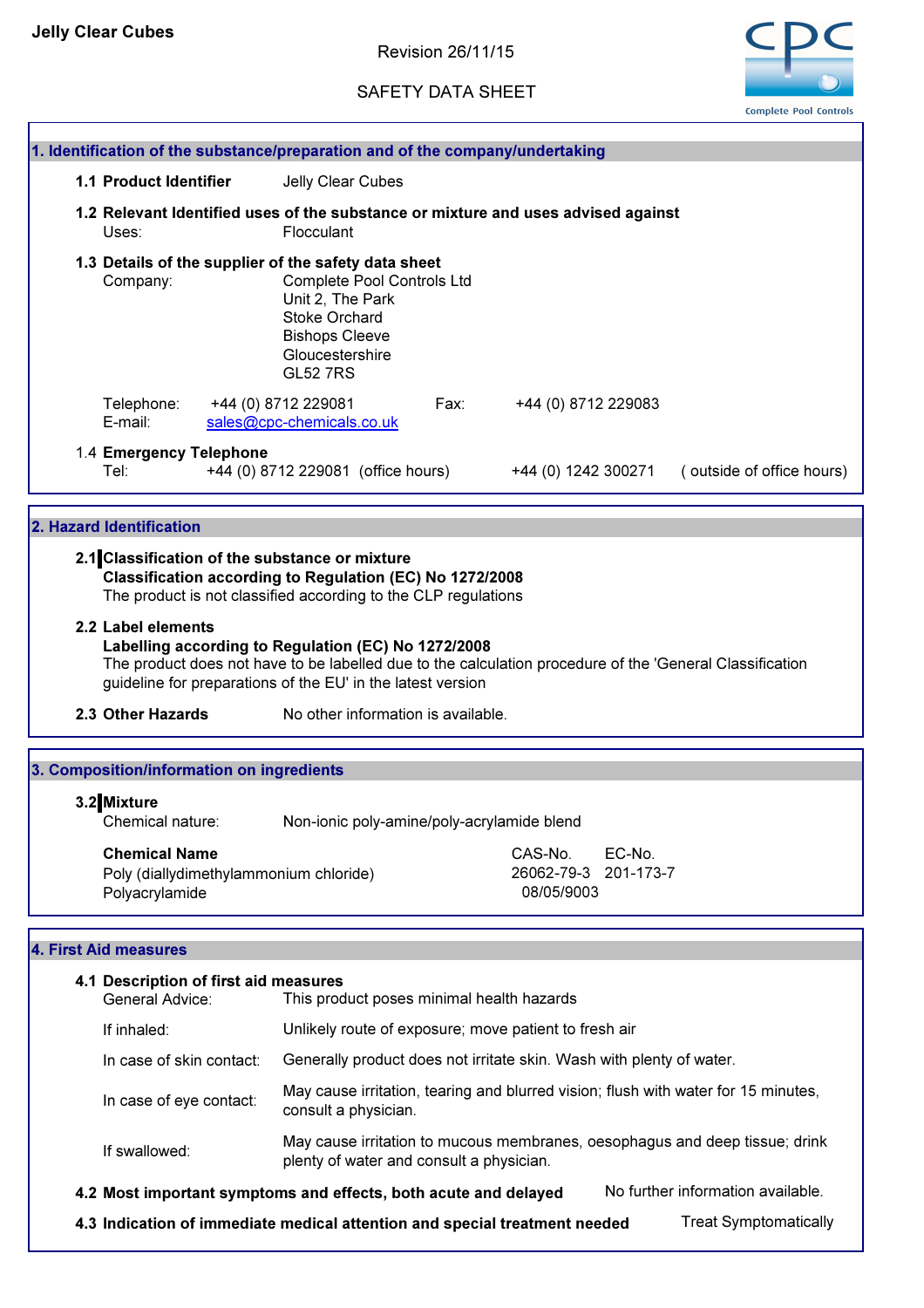|  | <b>Trade Name:</b> |
|--|--------------------|
|  |                    |

| 5. Fire fighting measures                   |                                                                                                            |
|---------------------------------------------|------------------------------------------------------------------------------------------------------------|
| 5.1 Extinguishing media:<br>Suitable media: | Use extinguishing measures that are appropriate to local circumstances and the<br>surrounding environment. |
|                                             | 5.2 Special hazards arising from the substance or mixture                                                  |
|                                             | None. Product is not flammable and not explosive. Product and containers may                               |
| Specific Hazards:                           | undergo thermal decomposition and emit noxious gases.                                                      |
| 5.3 Advice for fire-fighters                |                                                                                                            |
| PPE for fire-fighters:                      |                                                                                                            |
|                                             | In the event of fire, wear self-contained breathing apparatus.                                             |
|                                             | Wear appropriate body protection (full protective suit).                                                   |
|                                             |                                                                                                            |
| Further Information:                        | No further information available                                                                           |
|                                             |                                                                                                            |
|                                             |                                                                                                            |

### 6. Accidental release Measures

### 6.1 Personal precautions, protective equipment and emergency procedures Personal Precautions: Use personal protective equipment. Provide adequate ventilation.

### 6.2 Environmental precautions

Environmental precautions: Do not allow to enter sewers surface or ground water.

| 6.3 Methods and materials for containment and cleaning up |                                                                                                    |
|-----------------------------------------------------------|----------------------------------------------------------------------------------------------------|
| Cleaning up.                                              | Pick up manually. Spillages may make surfaces very slippery. Flush with large<br>amounts of water. |
| Further information                                       | Treat recovered material as described in the section "Disposal considerations"                     |
| 6.4 Reference to other sections                           | For personal protection see section 8                                                              |

## 7. Handling and storage

### 7.1 Precautions for safe handling

Advice on safe handling: No special requirements, general ventilation is sufficient

| Hygiene measures: | Keep away from food, drink and animal feeding stuffs. Smoking, eating and drinking |
|-------------------|------------------------------------------------------------------------------------|
|                   | should be prohibited in the application area.                                      |

# 7.2 Conditions for safe storage, including any incompatibilities.<br>Storage areas: Store in original container Store in original container Fire and explosion: No special measures required

- Storage conditions: Keep this product in original, closed container when not in use. Store in a cool, dry, well-ventilated area.
- Common storage: Keep away from food, drink and animal feeding stuffs.
- 7.3 Specific end uses No information is available.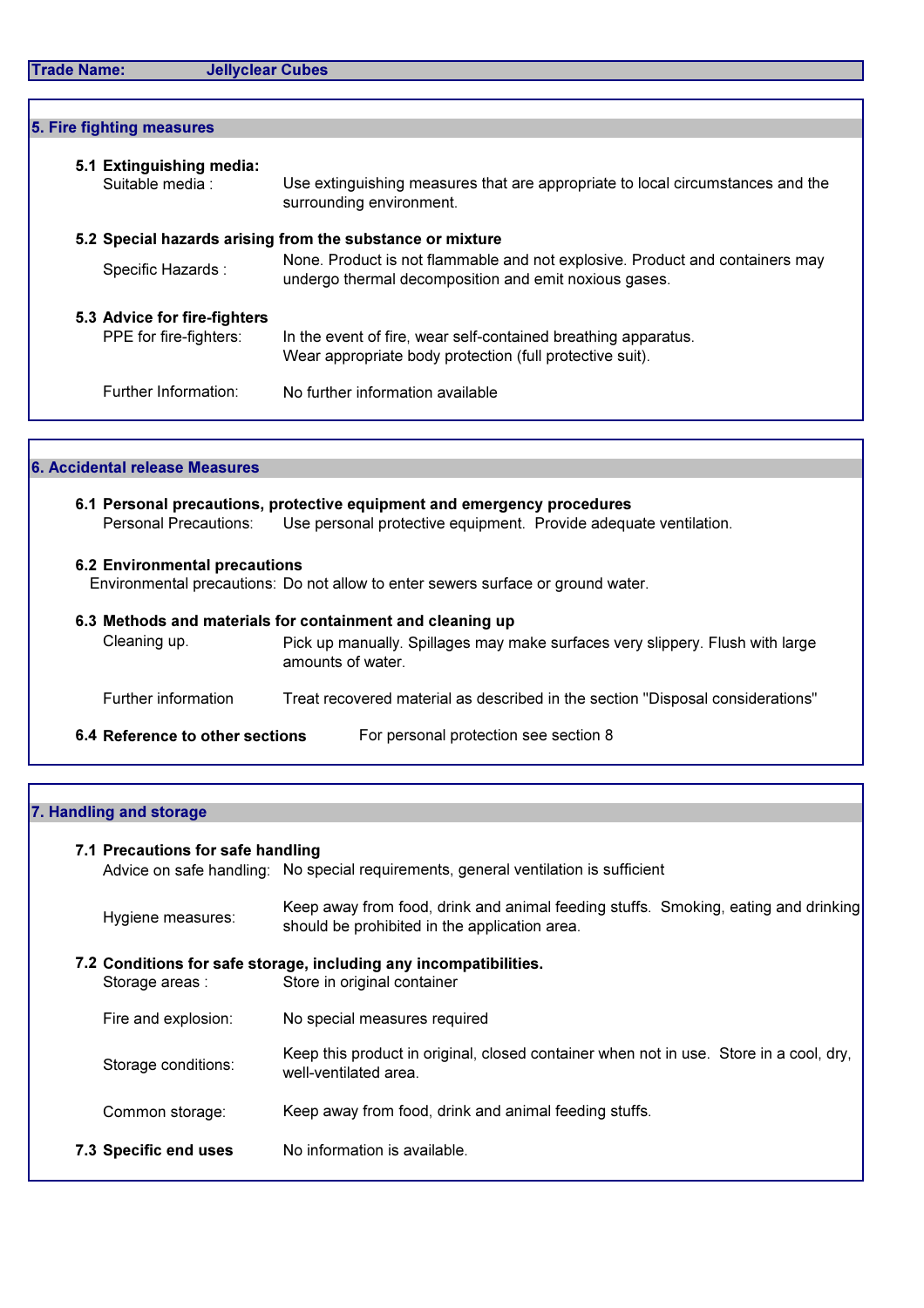| 8. Exposure control/personal protection                        |                                                                                                                                              |
|----------------------------------------------------------------|----------------------------------------------------------------------------------------------------------------------------------------------|
| 8.1 Control parameters                                         | Contains no substances with occupational exposure limit values                                                                               |
| 8.2 Exposure controls<br><b>Engineering measures</b>           | Refer to protective measures listed in sections 7 and 8.                                                                                     |
| <b>General Information:</b>                                    | Use in a well ventilated area                                                                                                                |
| <b>Personal protective equipment</b><br>Respiratory protection | Not required                                                                                                                                 |
| Hand protection                                                | Wear protective gloves. The selected protective gloves have to satisfy the specifications of<br>EU Directive 89/686/EEC and standard EN 374. |
| Eye protection                                                 | Wear safety glasses approved to standard EN 166.                                                                                             |
|                                                                | Skin and body protection Wear appropriate clothing to prevent repeated or prolonged skin contact                                             |
| <b>Environmental exposure controls</b><br>General advice:      | Dispose of in accordance with all applicable local and national regulations,                                                                 |

### 9. Physical and chemical properties

## 9.1 Information on basic physical and chemical properties

| 9.2 Other Information                                                                                                                               | No further information available                                                                        |
|-----------------------------------------------------------------------------------------------------------------------------------------------------|---------------------------------------------------------------------------------------------------------|
| Boiling point/boiling range:<br>Vapour pressure:<br>Relative vapour density:<br>Density $@$ 20 $°C$ :<br>Water solubility:<br>Explosive properties: | $>100^{\circ}$ C<br>Not known<br>3.4<br>$1 - 1.05$<br>completely miscible.<br>Product is not explosive. |
| pH @ 20°C:                                                                                                                                          | Not known                                                                                               |
| Odour:                                                                                                                                              | None                                                                                                    |
| Colour:                                                                                                                                             | <b>Blue or Pink</b>                                                                                     |
| Form:                                                                                                                                               | <b>Gel Block</b>                                                                                        |

### 10. Stability and reactivity

| 10.1 Reactivity |                           |  |
|-----------------|---------------------------|--|
| Reactivity      | No information available. |  |
|                 |                           |  |

| <b>10.2 Chemical stability</b> |                                                     |
|--------------------------------|-----------------------------------------------------|
| Chemical stability             | No decomposition if stored and applied as directed. |

## 10.3 Possibility of hazardous reactions

Hazardous reactions: Thermal decomposition during a fire may release carbon monoxide, carbon dioxide, nitrogen dioxide, hydrogen chloride and other noxious gases.

# 10.4 Conditions to avoid

Conditions to avoid Heating above 48.9°C

# 10.5 Incompatible materials

Incompatible materials Alkalis or oxidisation/reduction agents

## 10.6 Hazardous decomposition products

Haz. Decomp. products Stable under recommended storage conditions.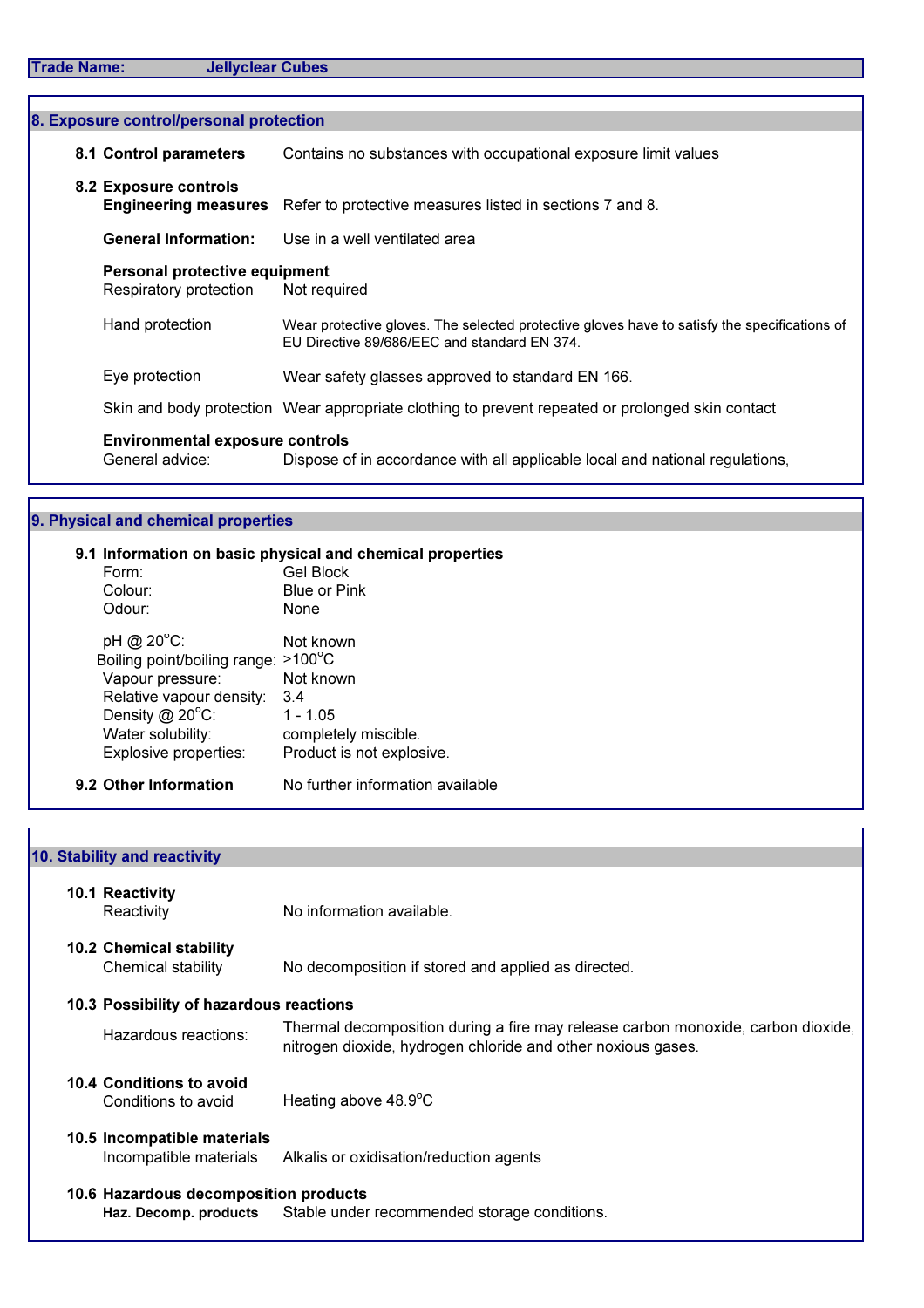# Trade Name: Jellyclear Cubes

### 11. Toxilogical Information

### 11.1 Information on toxilogical effects

| Poly (diallydimethylammonium chloride) |         |      |              |       |
|----------------------------------------|---------|------|--------------|-------|
| Route                                  | Species | Test | <b>Value</b> | Units |
| Oral                                   | Rat     | LD50 | >5000        | mg/kg |

### Primary Irritant effect:

On the skin: No irritant effect On the eyes: May cause irritation, tearing and blurred vision to the eyes

Sensitization: No information available Carcinogenic No information available Mutagenic No information available

Further information No further information available

| 12.1 Toxicity                                   |                                            |
|-------------------------------------------------|--------------------------------------------|
| <b>Toxicity</b>                                 | Minimum hazard if well diluted with water  |
| 12.2 Persistence and degradability              |                                            |
| Persistence and degradability No data available |                                            |
| 12.3 Bioaccumlative potential                   |                                            |
|                                                 | Bioaccumlative potential No data available |
| 12.4 Mobility in soil                           |                                            |
| Mobility in soil                                | No data available                          |
| 12.5 PBT and PvB assessment                     |                                            |
| PBT and PvB                                     | No data available                          |
| 12.6 Other adverse effects                      |                                            |
| Other adverse effects                           | Avoid direct release to the environment    |

## 13. Disposal Considerations

### 13.1 Waste treatment methods

-Disposal should be in accordance with local,state or national legislation

- -Do not reuse empty containers without commercial cleaning or reconditioning
- -Do not discharge into drains or the environment ,dispose to an authorised waste collection point

#### Classification

Waste Codes in accordance with the European Waste catalogue (EWC) are origin-defined. Since this product is used in several industries, no Waste Code can be provided by the supplier. The Waste Code should be determined in arrangement with your waste disposal partner or the responsible authority